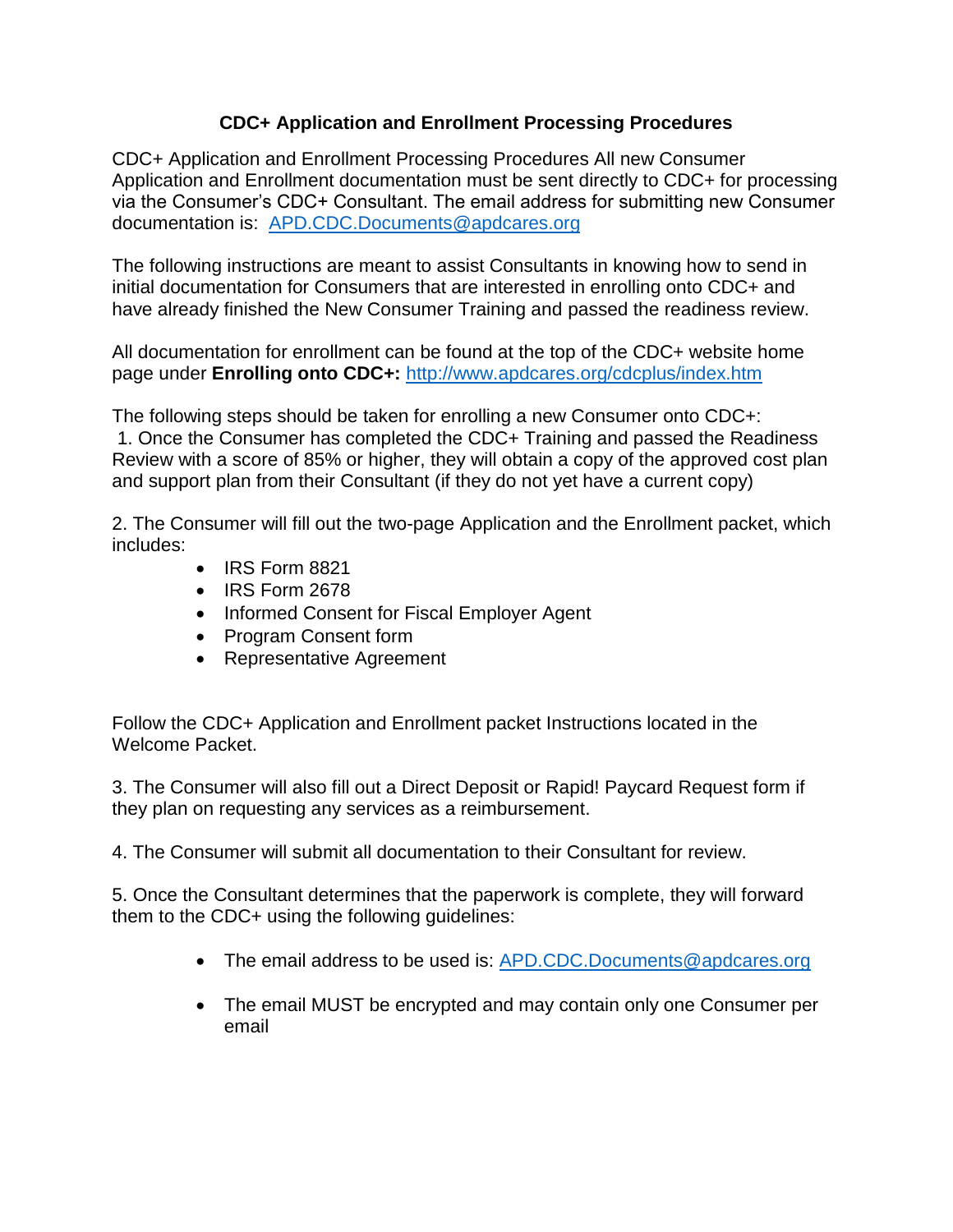- Include: Application/Enrollment packet and the Consumer's IBGT PIN in the subject line
- Each PDF must be named using the Consumer's iBGT PIN and the title of the document (i.e.: 0011235\_Application OR 0011235\_Application and Enrollment docs)
- State in the body of the email, the Consumer's name and what specific documents are being submitted for review. This must include all items listed in step #2
- Do NOT include the Purchasing Plan yet since the budget has not yet been authorized

6. CDC+ will process all documentation and work directly with the Consultant to resolve any documentation errors or missing information via encrypted email. Please allow up to three weeks to fully process these documents. If there are multiple errors or missing information, it may take longer than three weeks to complete.

7. CDC+ will create a Budget Calculation Worksheet (BCW) based on the iBudget cost plan and send this form, along with a Budget Authorization Form (BAF) that shows the Consumer ID number and anticipated start date\*. This is sent directly to the Consultant.

8. CDC+ will enter the applicant into the Background Screening Clearinghouse so they are issued an OCA number and can go in and enroll in the Clearinghouse and once approved, can search and Initiate screenings through the Clearinghouse.

9. Consultant will forward a copy of the BCW and BAF to the Consumer and assist them in developing their initial Purchasing Plan and filling out their new hire paperwork.

Instructions and sample documents showing how to fill out an employee and vendor/independent contractor new hire packet can be found at: <http://www.apdcares.org/cdcplus/fea/>

10. The Consumer will submit their initial Purchasing Plan and new hire documents to their Consultant no later than the 5th of the month prior to the month that they would like to enroll.

11. The Consultant will verify that all documentation is filled out correctly and completely, sign the Purchasing Plan, and forward the packet to CDC+ no later than the 10th of the month.

12. CDC+ will review/process all documentation and work directly with the Consultant to resolve any documentation errors or missing information via encrypted email.